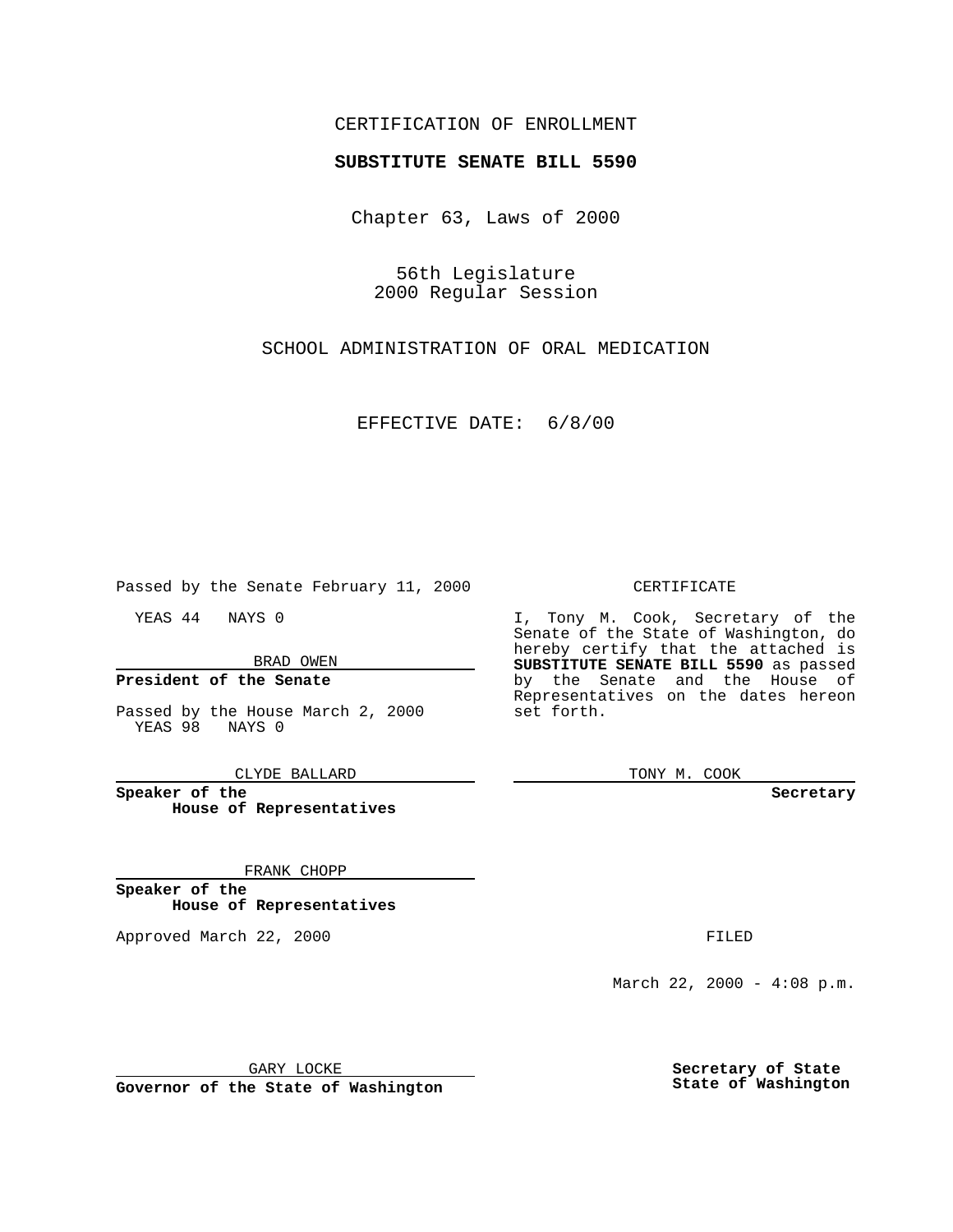## **SUBSTITUTE SENATE BILL 5590** \_\_\_\_\_\_\_\_\_\_\_\_\_\_\_\_\_\_\_\_\_\_\_\_\_\_\_\_\_\_\_\_\_\_\_\_\_\_\_\_\_\_\_\_\_\_\_

\_\_\_\_\_\_\_\_\_\_\_\_\_\_\_\_\_\_\_\_\_\_\_\_\_\_\_\_\_\_\_\_\_\_\_\_\_\_\_\_\_\_\_\_\_\_\_

Passed Legislature - 2000 Regular Session

### **State of Washington 56th Legislature 1999 Regular Session**

**By** Senate Committee on Health & Long-Term Care (originally sponsored by Senators Thibaudeau, Deccio, Wojahn and Winsley; by request of Superintendent of Public Instruction)

Read first time 02/24/1999.

 AN ACT Relating to which health professionals may sign a request to have oral medication administered by school employees; and amending RCW 28A.210.260 and 28A.210.270.

BE IT ENACTED BY THE LEGISLATURE OF THE STATE OF WASHINGTON:

 **Sec. 1.** RCW 28A.210.260 and 1994 sp.s. c 9 s 720 are each amended to read as follows:

 Public school districts and private schools which conduct any of grades kindergarten through the twelfth grade may provide for the administration of oral medication of any nature to students who are in the custody of the school district or school at the time of administration, but are not required to do so by this section, subject to the following conditions:

 (1) The board of directors of the public school district or the governing board of the private school or, if none, the chief administrator of the private school shall adopt policies which address the designation of employees who may administer oral medications to students, the acquisition of parent requests and instructions, and the 18 acquisition of ((dentist and physician)) requests from licensed health professionals prescribing within the scope of their prescriptive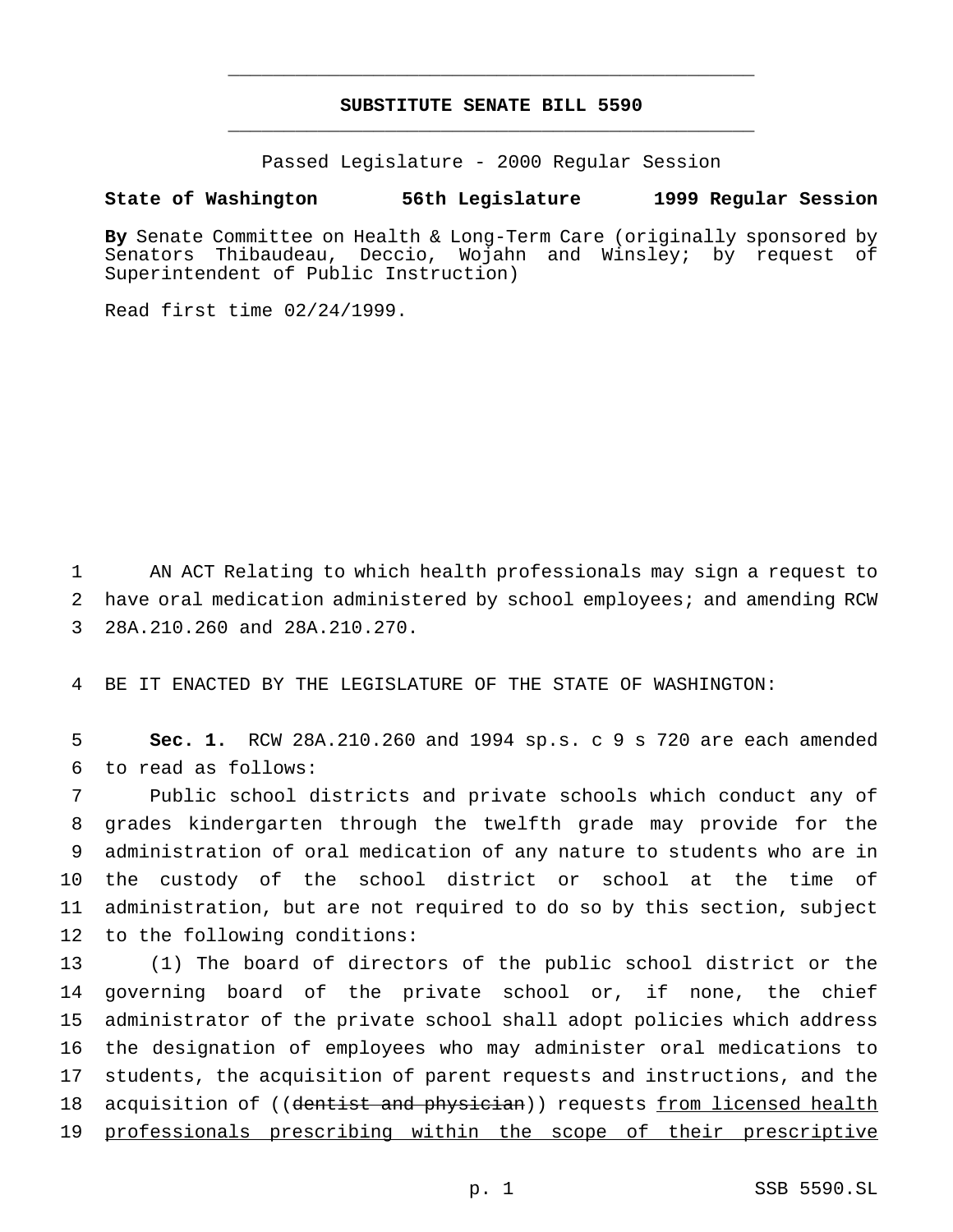authority and instructions regarding students who require medication for more than fifteen consecutive school days, the identification of the medication to be administered, the means of safekeeping medications with special attention given to the safeguarding of legend drugs as defined in chapter 69.41 RCW, and the means of maintaining a record of the administration of such medication;

 (2) The board of directors shall seek advice from one or more licensed physicians or nurses in the course of developing the foregoing policies;

 (3) The public school district or private school is in receipt of a written, current and unexpired request from a parent, or a legal guardian, or other person having legal control over the student to 13 administer the medication to the student;

 (4) The public school district or the private school is in receipt of (a) a written, current and unexpired request from a licensed ((physician or dentist)) health professional prescribing within the 17 scope of his or her prescriptive authority for administration of the medication, as there exists a valid health reason which makes administration of such medication advisable during the hours when school is in session or the hours in which the student is under the supervision of school officials, and (b) written, current and unexpired 22 instructions from such ((physician or dentist)) licensed health professional prescribing within the scope of his or her prescriptive 24 authority regarding the administration of prescribed medication to students who require medication for more than fifteen consecutive work days;

 (5) The medication is administered by an employee designated by or pursuant to the policies adopted pursuant to subsection (1) of this section and in substantial compliance with the prescription of a 30 ((physician or dentist)) licensed health professional prescribing 31 within the scope of his or her prescriptive authority or the written instructions provided pursuant to subsection (4) of this section;

 (6) The medication is first examined by the employee administering the same to determine in his or her judgment that it appears to be in the original container and to be properly labeled; and

 (7) The board of directors shall designate a professional person licensed pursuant to chapter 18.71 RCW or chapter 18.79 RCW as it applies to registered nurses and advanced registered nurse